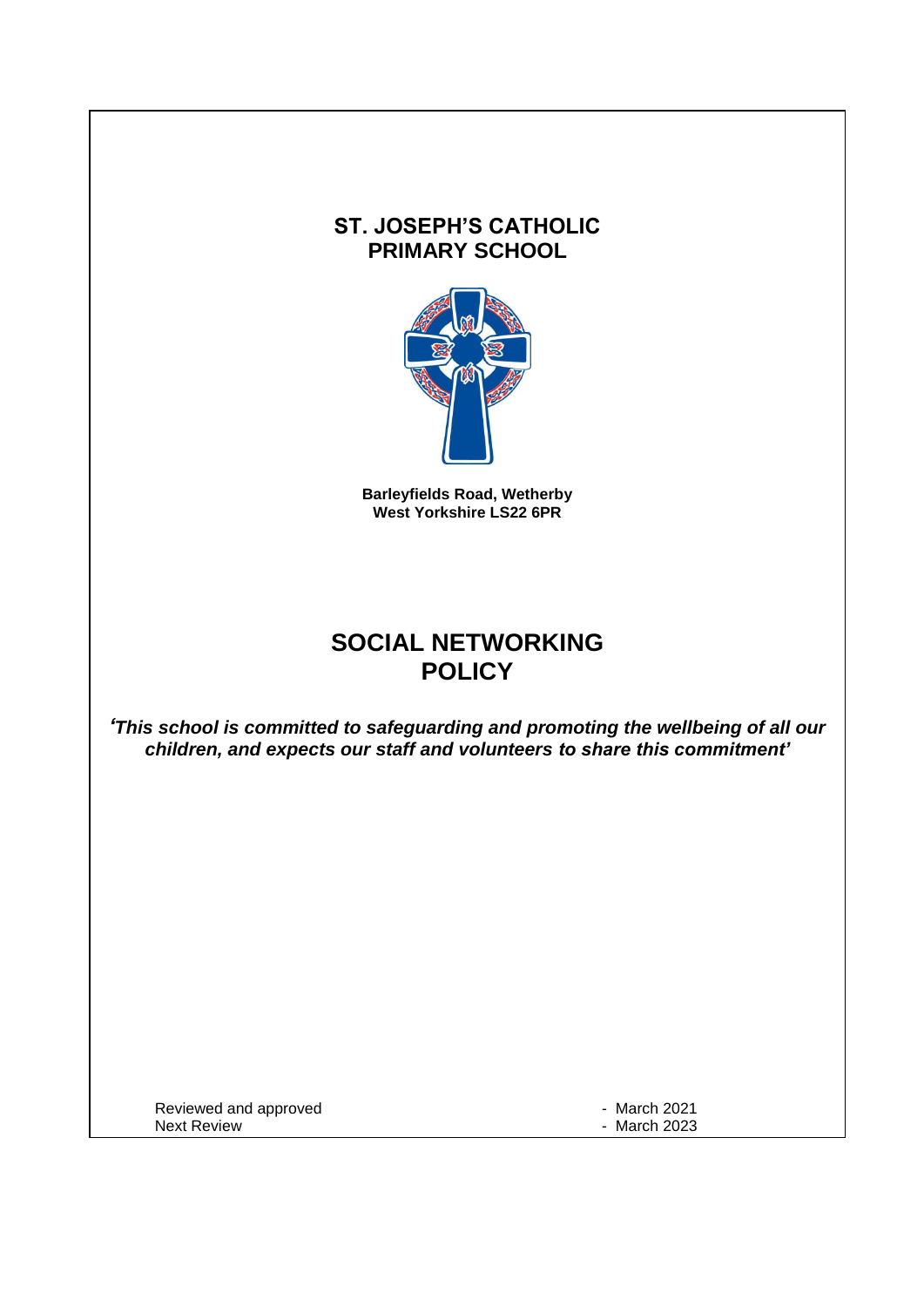### **Social Networking Policy St. Joseph's Catholic Primary School, Wetherby**

#### *'This school is committed to safeguarding and promoting the wellbeing of all our children, and expects our staff and volunteers to share this commitment'.*

#### **1. Introduction**

#### **1.1 Objectives**

1.1.1 This policy sets out the policy of St. Joseph's Catholic Primary School on social networking and it aims to:

**Assist schools' staff working with children to work safely and responsibly with the internet and other communication technologies and to monitor their own standards and practice.**

**Set clear expectations of behaviour and/or codes of practice relevant to social networking for educational, personal or recreational use.**

**Give a clear message that unlawful or unsafe behaviour is unacceptable and that, where appropriate, disciplinary and/or legal action will be taken.**

**Support safer working practice in order to protect and safeguard children.**

**Minimise the risk of misplaced or malicious allegations made against adults who work with pupils.**

**Reduce the incidence of positions of trust being abused or misused.**

- 1.1.2 Whilst every attempt has been made to cover a wide range of situations, it is recognised that this policy cannot cover all eventualities. There may be times when professional judgements are made in situations not covered by this document, or which directly contravene the standards outlined in this document. It is expected that in these circumstances staff in schools will always advise the Head Teacher of the justification for any such action already taken or proposed.
- 1.1.3 This policy takes account of employment legislation and best practice guidelines in relation to social networking in addition to the legal obligations of the Governing Body and the relevant legislation.

#### **1.2 Scope**

- 1.2.1 This document applies to all Staff who work at St. Joseph's Catholic Primary School and this definition of "Staff" includes teachers, support staff, supply staff, governors, contractors and volunteers.
- 1.2.2 It should be followed by any adult whose work brings them into contact with pupils. References to Staff should be taken to apply to all the above groups of people in School. Reference to pupils means all pupils at School.
- 1.2.3 This policy should be read in conjunction with other School policies but should not be used to address issues where other policies and procedures exist to deal with them.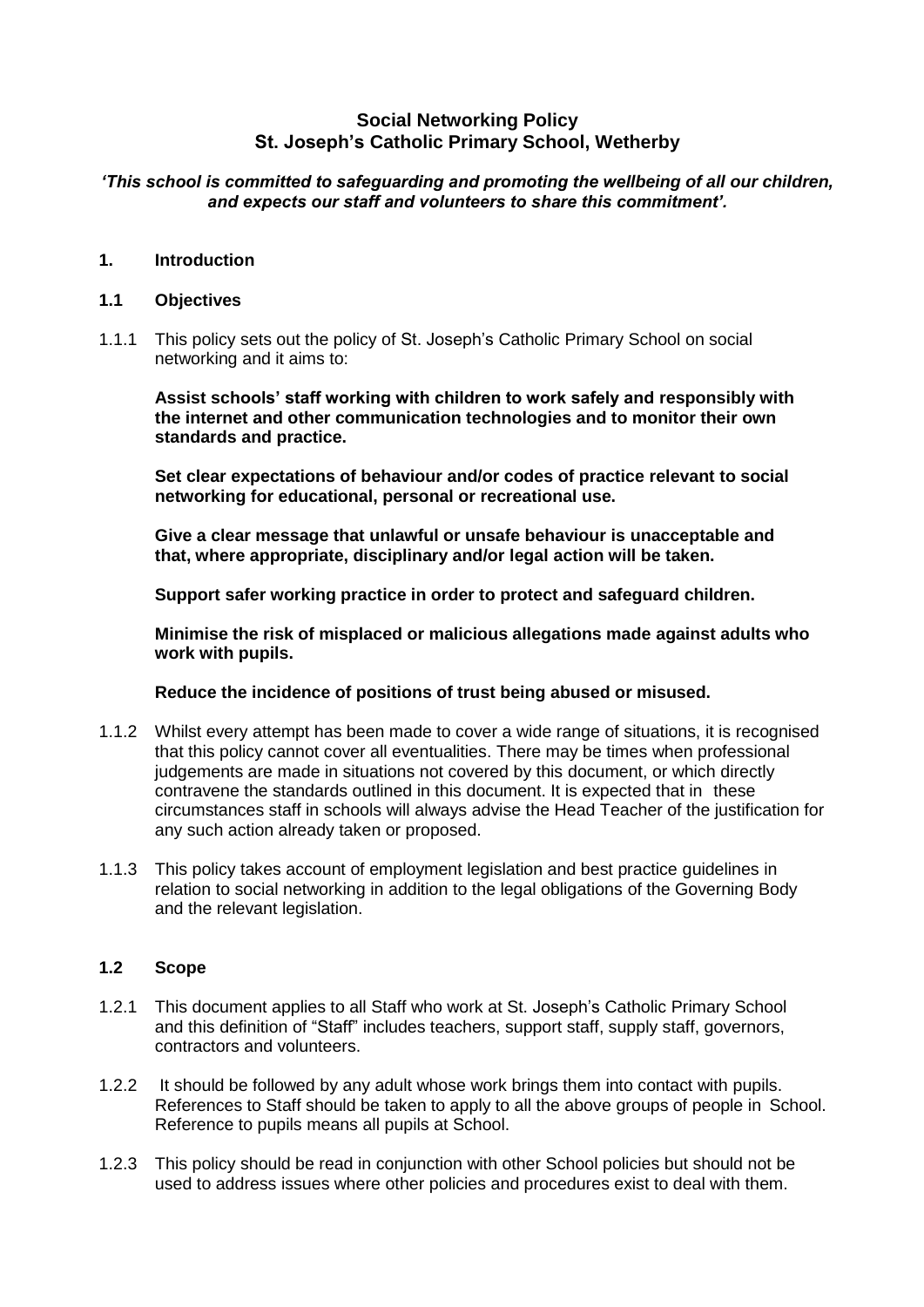#### **1.3 Principles**

- 1.3.1 Adults who work with pupils are responsible for their own actions and behaviour and should avoid any conduct which would lead any reasonable person to question their motivation and intentions.
- 1.3.2 Staff in school should work and be seen to work, in an open and transparent way.
- 1.3.3 Staff in school should continually monitor and review their practice in terms of the continually evolving world of social networking and ensure they follow the guidance contained in this document.

#### **2. Safer Social Media Practice in Schools**

#### **2.1 What is social media?**

- 2.1.1 For the purpose of this policy, social media is the term commonly used for websites which allow people to interact with each other in some way – by sharing information, opinions, knowledge and interests. Social networking websites such as Face book, snapchat & Twitter are perhaps the most well known examples of social media but the term also covers other web based services such as blogs, video and audio podcasts, wikis, message boards, photo document and video sharing websites such as YouTube and micro blogging services such as Twitter. This definition of social media is not exhaustive as technology develops with new ways of communicating advancing every day. Children are taught the age restrictions for social media sites. Children will not access or contribute to these sites within school.
- 2.1.2 For the purpose of this document the terminology Social Media is not exhaustive and also applies to the use of communication technologies such as mobile phones, cameras, PDAs / PSPs or other handheld devices and any other emerging forms of communications technologies.
- 2.1.3 Mathletics and Spellodrome are used within school and at home for homework tasks. Children are taught to use the safer social media teaching whilst using these sites.

#### **2.2 Overview and expectations**

- 2.2.1 All adults working with pupils have a responsibility to maintain public confidence in their ability to safeguard the welfare and best interests of pupils. It is therefore expected that they will adopt high standards of personal conduct in order to maintain the confidence and respect of their colleagues, pupils or students, public in general and all those with whom they work in line with the School's code of conduct. Adults in contact with pupils should therefore understand and be aware that safe practice also involves using judgement and integrity about behaviours in places other than the work setting.
- 2.2.2 The guidance contained in this policy is an attempt to identify what behaviours are expected of School Staff who work with pupils. Anyone whose practice deviates from this document and/or their professional or employment-related code of conduct may bring into question their suitability to work with children and young people and may result in disciplinary action being taken against them under the Disciplinary Procedure.
- 2.2.3 School Staff should always maintain appropriate professional boundaries and avoid behaviour, during their use of the internet and other communication technologies,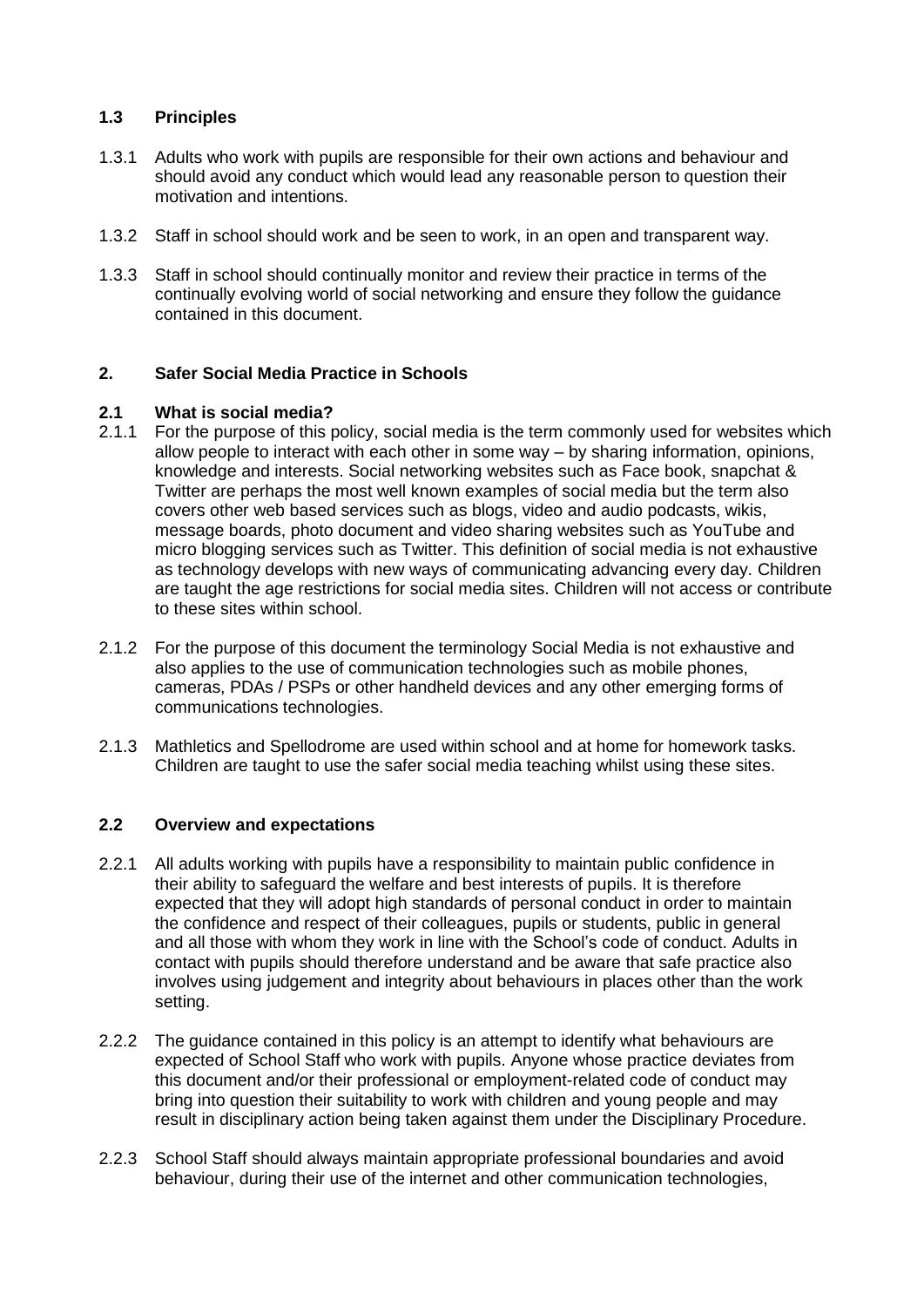which might be misinterpreted by others. They should report and record any incident with this potential.

#### **2.3 Safer online behaviour**

- 2.3.1 Managing personal information effectively makes it far less likely that information will be misused.
- 2.3.2 In their own interests, Staff need to be aware of the dangers of putting personal information onto social networking sites, such as addresses, home and mobile phone numbers. This will avoid the potential for pupils or their families or friends having access to Staff outside of the school environment. It also reduces the potential for identity theft by third parties.
- 2.3.3 All Staff, particularly new Staff, should review their social networking sites when they join the School to ensure that information available publicly about them is accurate and appropriate. This includes any photographs that may cause embarrassment to themselves and the School if they are published outside of the site.
- 2.3.4 Staff should never 'friend' a pupil at the School, past or present where they are working onto their social networking site and must work within the Professional Conduct set out in the teacher standards and Safeguarding Policy.
- 2.3.5 Staff should never use or access social networking sites of pupils and should never accept an invitation to 'friend' a pupil.
- 2.3.6 Confidentiality needs to be considered at all times. Social networking sites have the potential to discuss inappropriate information and Staff must ensure that they do not put any confidential information on their site about themselves, the School, their colleagues, pupils or members of the public. In this regard all Staff must ensure that they do not use the School's name, logo or other published material without the prior written permission of the Head Teacher.
- 2.3.7 Staff need to ensure that when they are communicating about others, even outside of work, that they give due regard to the potential for damage to the reputation of the school or be considered defamatory. Making allegations on social networking sites (even in their own time and in their own homes) about other members of Staff, pupils or other individuals connected with the School, or another school could result in formal action being taken against them.
- 2.3.8 Staff are also reminded that they must comply with the requirements of equalities legislation in their on-line communications.
- 2.3.9 Staff must never post derogatory remarks or offensive comments on-line or engage in on-line activities which may bring the School into disrepute.

#### 2.3.10 **Cyber Bullying**

 If a parent/carer is making threats on-line against a member of school staff – this is counted as bullying. The member of staff must inform the Headteacher immediately and the parent/carer spoken to. Should the situation not be resolved, the police and LA should be informed.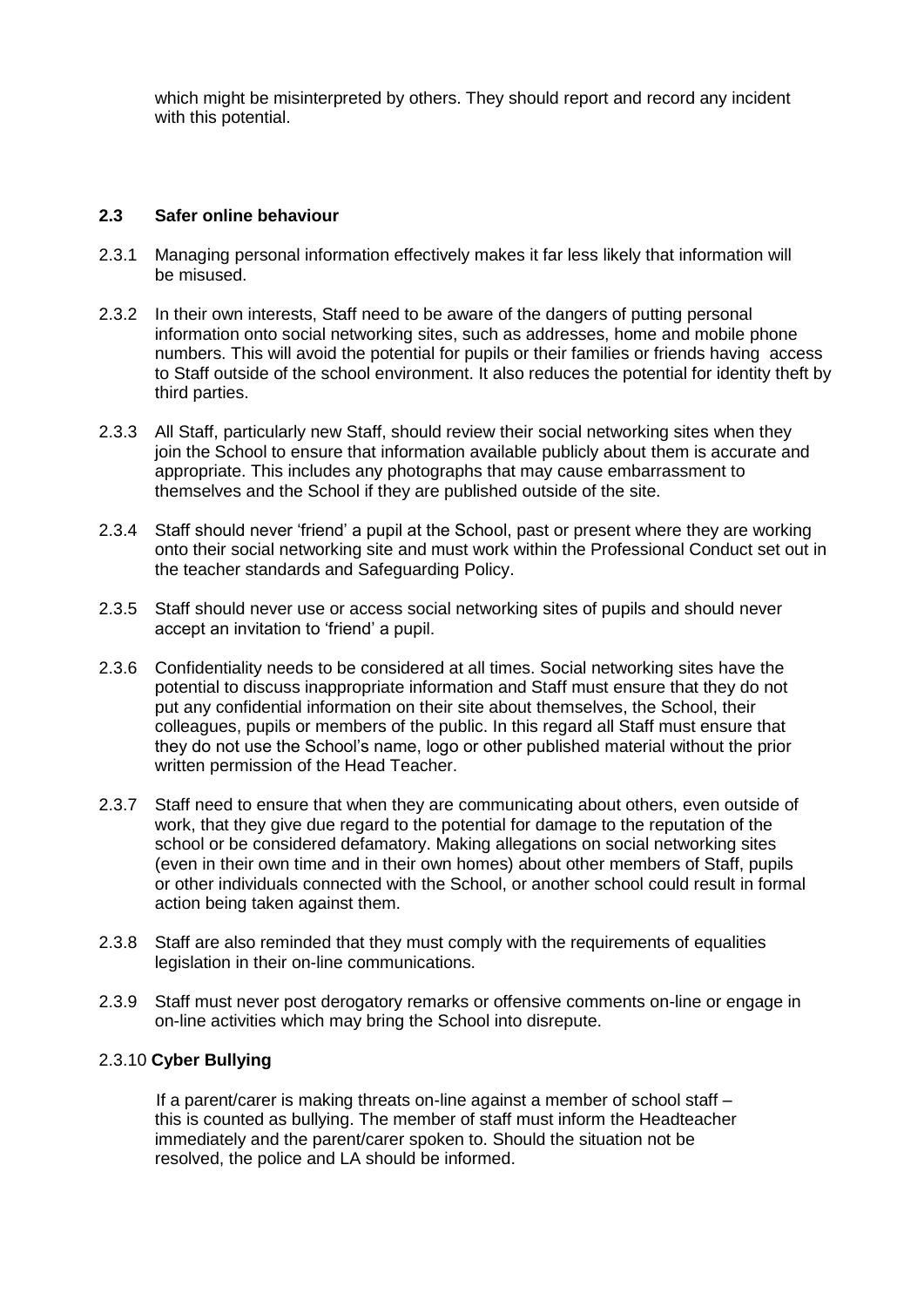#### **2.4 Protection of personal information**

- 2.4.1 Staff should ensure that they do not use School ICT equipment for personal use, e.g. cameras or computers. They will also not use personal equipment in school e.g. personal cameras, mobile phones.
- 2.4.2 Staff should never share their work log-ins or passwords with other people.
- 2.4.3 Staff should not give their personal e-mail addresses to pupils or parents. Where there is a need for homework to be sent electronically or other communication is needed, the school office e-mail address should be used.
- 2.4.4 Staff are advised to understand who is allowed to view the content on their pages of the sites they use and how to restrict access to certain groups of people.

2.4.5 No school computers are to be used to access social networking sites at anytime of day unless for direct school use.

#### **2.5 Communication between pupils / Staff**

- 2.5.1 Communication between pupils and Staff, by whatever method, should take place within clear and explicit professional boundaries.
- 2.5.2 This includes the wider use of technology such as mobile phones, text messaging, emails, digital cameras, videos, web-cams, websites and blogs.
- 2.5.3 Staff should not request, or respond to, any personal information from a pupil, other than that which might be appropriate as part of their professional role.
- 2.5.4 Staff should ensure that all communications are transparent and open to scrutiny. They should also be circumspect in their communications with pupils so as to avoid any possible misinterpretation of their motives or any behaviour which could be construed as 'grooming' in the context of sexual offending.
- 2.5.5 Staff should not give their personal contact details to pupils including e-mail, home or mobile telephone numbers, unless the need to do so is agreed with senior management and parents/carers.
- 2.5.6 E-mail or text communications between an adult and a pupil outside agreed protocols may lead to disciplinary and/or criminal investigations. This also includes communications through internet based web sites.

#### **2.6 Social contact**

- 2.6.1 Staff should not establish or seek to establish social contact via social media / other communication technologies with pupils for the purpose of securing a friendship or to pursue or strengthen a relationship.
- 2.6.2 There will be occasions when there are social contacts between pupils and Staff, where for example the parent and teacher are part of the same social circle. These contacts however, will be easily recognised and openly acknowledged.
- 2.6.3 There must be awareness on the part of those working with pupils that some social networking contacts, especially where these are not common knowledge, can be misconstrued as being part of a grooming process. This can also apply to social